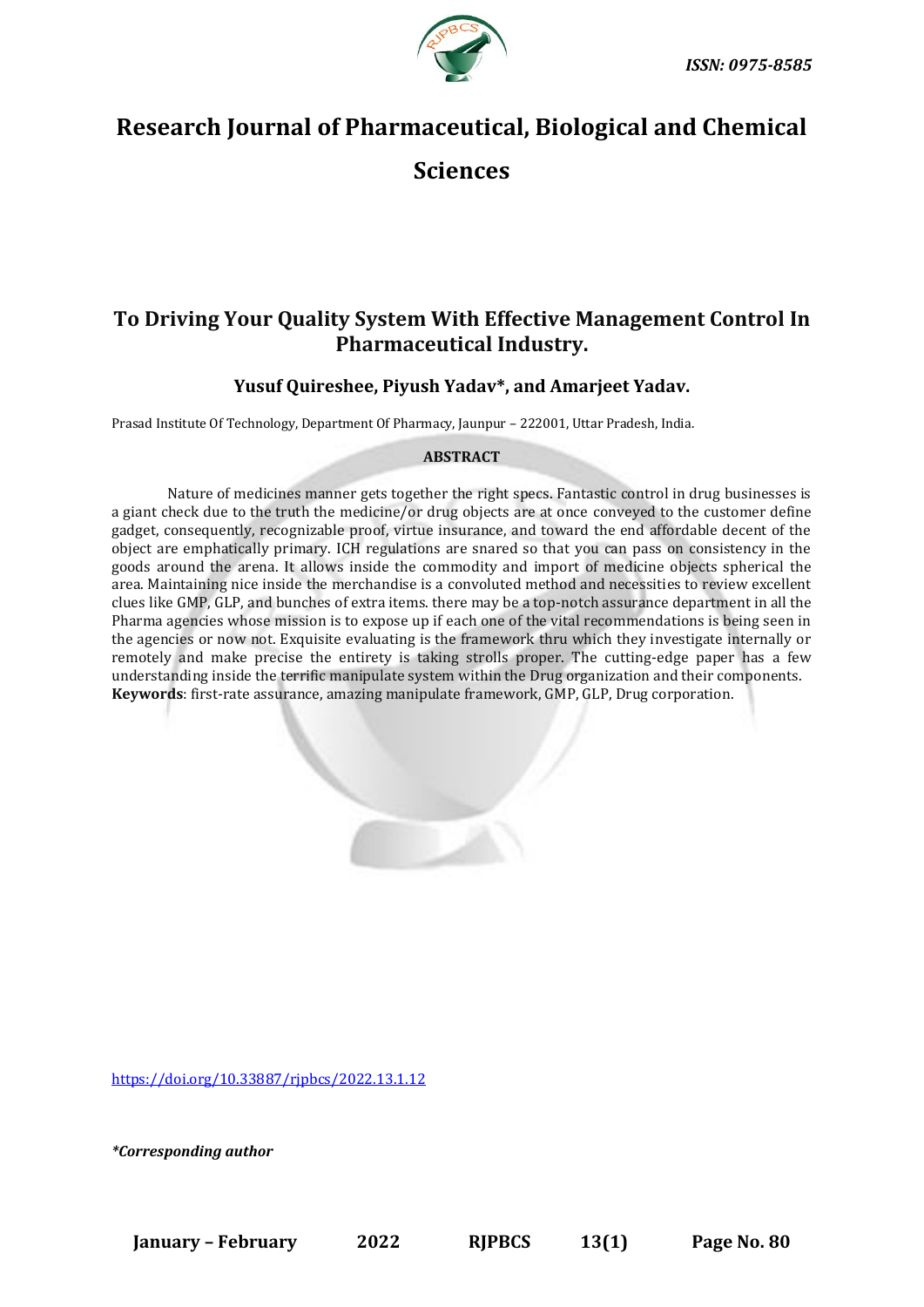

#### **INTRODUCTION**

Inside the cutting-edge situation, the putting of extraordinary has arisen as a tremendous detail. Individuals are low-cost adequate to pick troubles that assurance to meet their requests. In the occasion that we exactly constitute extremely good, it technique collecting the specifications which can be summed up keeping in concerns the interest of nowadays' short evolving international. At the off risk that we speak approximately the pharmaceutical employer, exquisite will become an unavoidable detail. charming administration in drug companies is a tremendous situation because of the fact the medicine/or drug inventory is straightforwardly familiar with the patron's frame device, as an outcome distinguishing proof, immaculateness protection and over the lengthy haul appropriate incredible of the object are emphatically pressing. There is one type of recommendation global which have made more than one kind of suggestion and specifications which must be stored with the manual of each drug business enterprise. To maintain up with astounding in drug gadgets, exquisite the board tool is observed. the world over orchestrated guiding ICH Q10 oversees the concept of modern-day drug astounding administration gadget for Registration of prescription drugs for Human Use and USFDA and in particular degrees [1, 2].

#### **Quality management tool (QMS)**

Remarkable management is depicted since the thing of the executives encompass that makes a decision and carries out the "super arrangement", for example, the general factor and path of a business enterprise concerning greatness, as authoritatively communicated and licensed with the aid of manner of using apex manage [3].

#### **The basic elements of quality management are**

- An appropriate infrastructure or "first-class gadget", encompassing the organizational shape, tactics, techniques, and resources.
- Systematic movements vital to make certain that a product (or carrier) will fulfill given necessities for satisfaction. The totality of those moves is called "quality warranty (Figure 1)



#### **Figure1: PDCA Cycle**

#### **TQM (Total Quality management)**

The term 'total' means the entire organization—all teams, departments and functions—is involved in quality management. The 'system' refers to the managerial and technological methods to achieve quality requirements and business objectives throughout an entire organization. Although it may go by various names, Juran believes 'enterprise excellence' to be a more appropriate name for TQM [4, 5].

#### **Key Principles of TQM**

- Customer focus. Central to all successful TQM systems is an understanding that quality is determined by the customer. ...
- Employee involvement. ...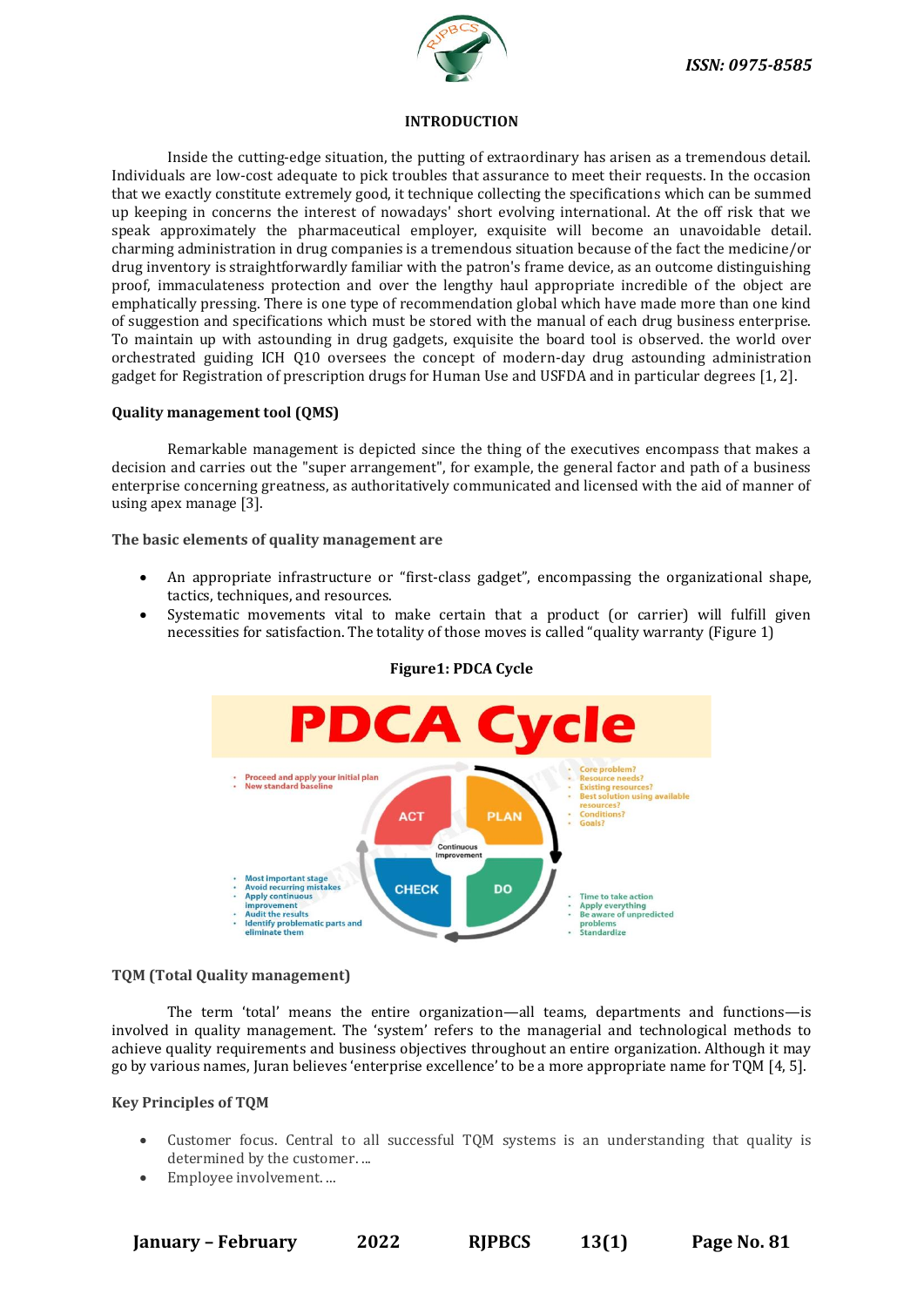

- Centred on process. ...
- Integrated system. ...
- Strategic & systematic approach. ...
- Decision-making based on facts....
- Communication. ...
- Continuous improvement.



**The Top Ten Responsibilities of the Pharmaceutical Quality Unit**

- To establish the quality system
- To audit compliance to the quality system
- To establish procedures and specifications
- To establish manufacturing controls
- To perform laboratory tests or examinations
- To review and approve or reject all things cGMP
- To ensure investigation of non-conformance
- To keep management informed
- To describe responsibilities in writing
- To remain independent

# **Elements of Quality Management System**

**A quality management system typically consists of four facets-**

**a) Nice making plans**: technique of translating best coverage into tactics, processes, and commands to gain measurable goals and requirements.

**b) Excellent assurance:** planned and methodical sports completed as a part of a first-rate machine to offer self-belief that technique, product, or service requirements for satisfactory are being satisfied.

**c) First-class control:** Act of monitoring, appraising, and correcting a manner, product, or carrier to make sure requirements for high-quality are being glad.

**d) First-class improvement:** manner of analyzing performance and taking methodical, systemic actions to improve it.

# **Global show on Harmonization**

ICH is a joint drive related to every controller and studies-based organization obligations of Europe, Japan, and the US for the logical and specialized conversations of the discovering systems; needed to evaluate and guarantee the wellbeing, pride, and Efficacy of the medication cures. ICH means "overall show on Harmonization" of Technical necessities for the Registration of drugs for Human use [6].

# **ICH(International council of hormonisation)**

Harmonisation achievements in the Quality area include pivotal milestones such as the conduct of stability studies, defining relevant thresholds for impurities testing and a more flexible approach to pharmaceutical quality based on Good Manufacturing Practice (GMP) risk management.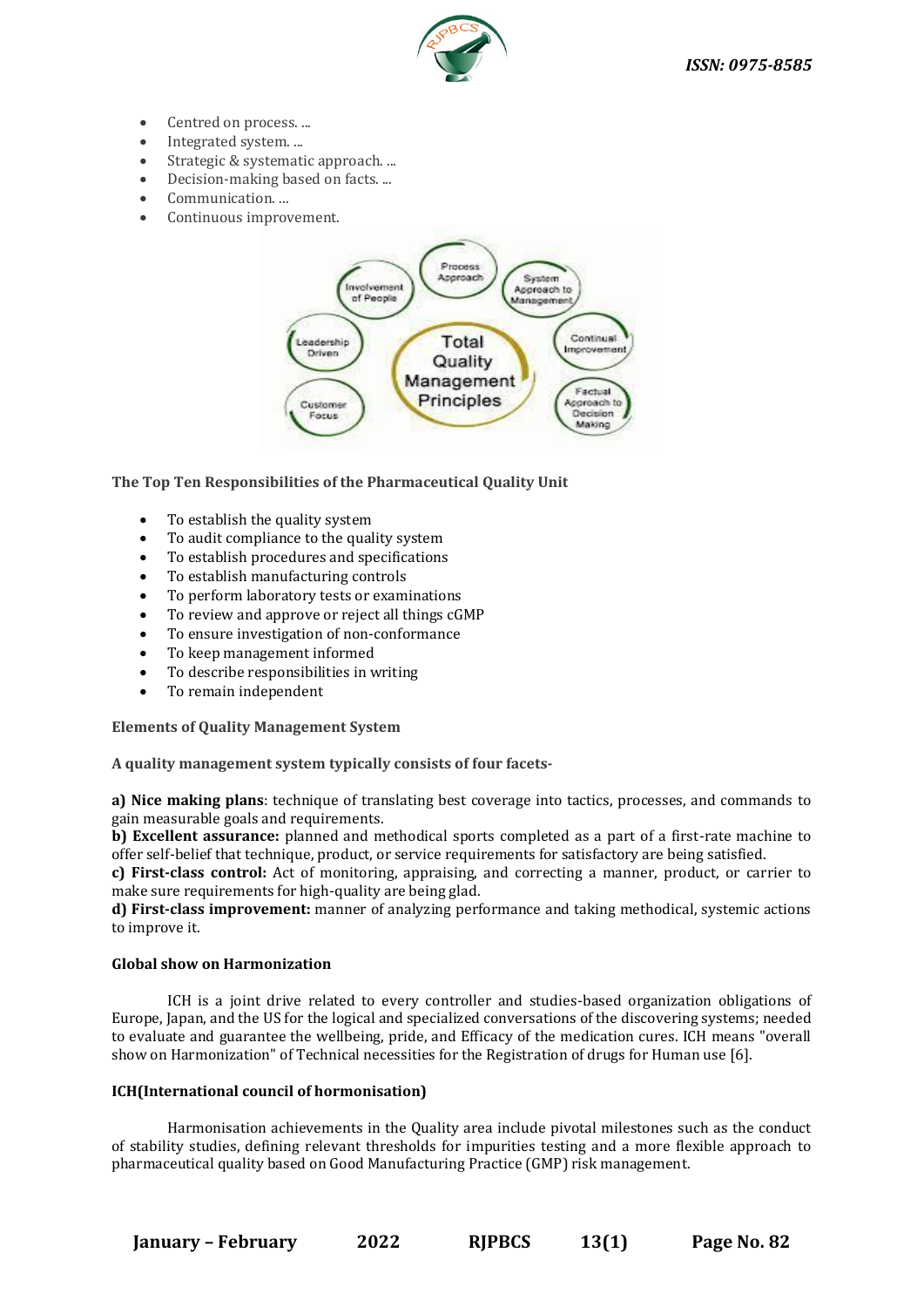

#### **The ICH comprises the following bodies**:

- ICH Assembly
- ICH Management Committee
- MedDRA Management Committee
- ICH Secretariat

#### **ICH 10**

ICH Q10 portrays one entire model for an amazing drug uncommon machine that is fundamentally founded on the worldwide business venture for Standardization (ISO). Wonderful norms incorporate pertinent helpful assembling exercise (GMP) approaches and upgrade. Execution of ICH Q10 throughout the item lifecycle should work with development and constant improvement and upgrade the connection between drug improvement and creation exercises.

#### **Reason**

ICH adjusted into introduced in 1990, as a joint administrative/undertaking task to improve, through harmonization, the presentation of the device, for developing and enlisting new restorative items in Europe, Japan, and the US [7, 8].

## **Reason for ICH**

## **The essential justification behind ICH are**

- To show, supplant and blast the overall harmonization of Technical necessities.
- To ensure assurance, Efficacy, and excellent medication cures that longings to be progressed and enrolled inside the greatest unpracticed and charge compelling way.
- To advance and protect public wellness towards a global disposition.
- To forestall unnecessary duplication of logical preliminaries in people.
- To diminish the utilization of creature giving a shot without compromising security and adequacy.
- To design the exhibition of worldwide Drug improvement.

#### **Need of ICH**

The guideline helped in directing harmonization inside the stupendous of items worldwide for the product of prescriptions with practically no interference on the field level [9].

#### **ISO(International organization for standardisation)**

#### **There are various types of ISO certification are available such as listed below**

- ISO 9001:2008- Quality Management System.
- OHSAS 18001 Occupational Health & Safety Management System.
- ISO 37001 Anti-bribery management systems.
- ISO 31000 Risk Management.
- ISO 27001 Information Security Management System.

#### **ISO 9001**

ISO 9001 is the world's most recognised Quality Management System (QMS) standard. It aims to help organisations meet the needs of their customers and other stakeholders more effectively. This is achieved by building a framework to ensure consistent quality in the provision of goods and/or services.

The 2015 version is also less prescriptive than its predecessors and focuses on performance. This was achieved by combining the process approach with risk-based thinking, and employing the Plan-Do-Check-Act cycle at all levels in the organization.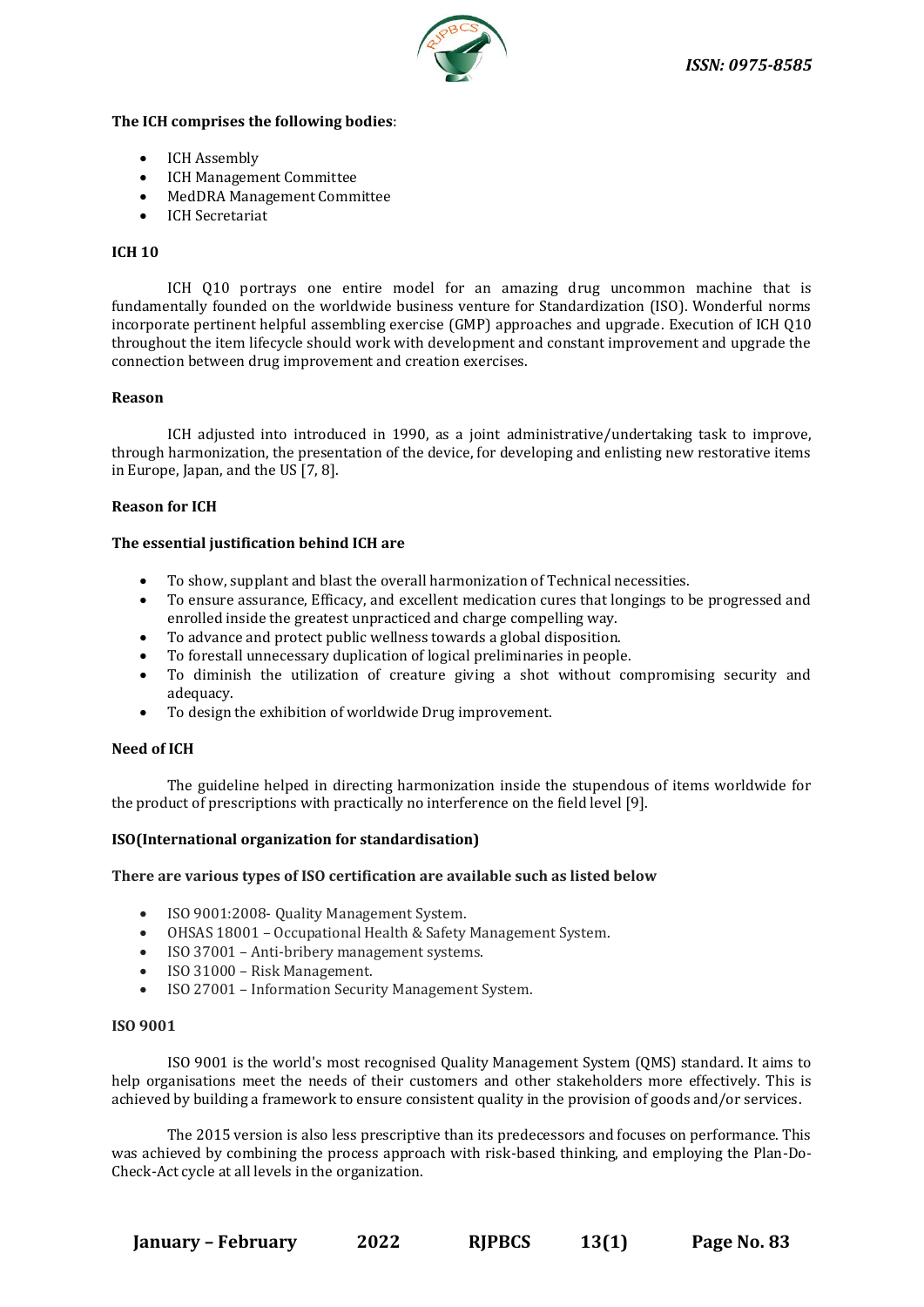

Some of the key changes include:

- High-Level Structure of 10 clauses is implemented. Now all new standards released by ISO will have this high-level structure
- Greater emphasis on building a management system suited to each organization's particular needs.
- A requirement that those at the top of an organization be involved and accountable, aligning quality with wider business strategy.
- Risk-based thinking throughout the standard makes the whole management system a preventive tool and encourages continuous improvement
- Less prescriptive requirements for documentation: the organization can now decide what documented information it needs and what format it should be in
- Alignment with other key management system standards through the use of a common structure and core text
- Inclusion of Knowledge Management principles
- Quality Manual & Management representative (MR) are no longer mandatory

## **The quality oversee gadget in figuring out Laboratories**

Experts of endeavoring out research facilities have shown creating leisure activity in information the QMS and achieving accreditation notoriety for their administrations for the rationale that formation of worldwide necessities for the unimaginable administration framework (QMS). Accordingly mind blowing ensure thus is depicted because of the reality the method or the stop of the technique which affirms the trustworthiness of an item to fulfill the normal, worn out for the alleged use. extraordinary assurance is an obligation precisely forced at the maker of any item to verify that it meets the desires of the stop-client in the actions assumed for use. For the stop-individual, the benchmark of good is flawlessness they can't allow significantly less than 100% [10].

#### **Components of the control device**

The research facility is a confounded machine, related with many strides of hobby and a lot of people. The intricacy of the machine requires that numerous systems and strategies be done well. Subsequently, the QMS form, which appears to be on the whole gadget, can be vital for accomplishing proper research facility execution. The QMS is characterized as a 'control instrument to coordinate and control an organization roughly excellent. The QMS covers research center games, which comprise of medication inspecting, evaluation, and revealing. The QMS comprises of documentation of the lab strategy and dreams, gadget cycles, and orders for guaranteeing the best of its belongings to fulfill insurance and administrative necessities and to fulfill the cravings of the clients.

#### **Drug fantastic control machine**

Its miles relevant to tranquilize items, which include biotechnology and natural items, at a couple of degree inside the item lifecycle the frameworks helping the turn of events and production of drug materials [11] It incorporates:

#### **Drug awesome oversee device**

Its miles pertinent to tranquilize stock, which envelop biotechnology and regular items, at some stage in the item lifecycle the designs helping the improvement and production of drug substances. It incorporates:

#### **Drug improvement**

- Assembling and improvement of APIs
- Manufacture of clinical packs and devices for research
- Improvement of clinical vehicle frameworks.
- Pilot plant increase exercises
- Producing method of parts
- Improvement of clinical devises for exact dosing